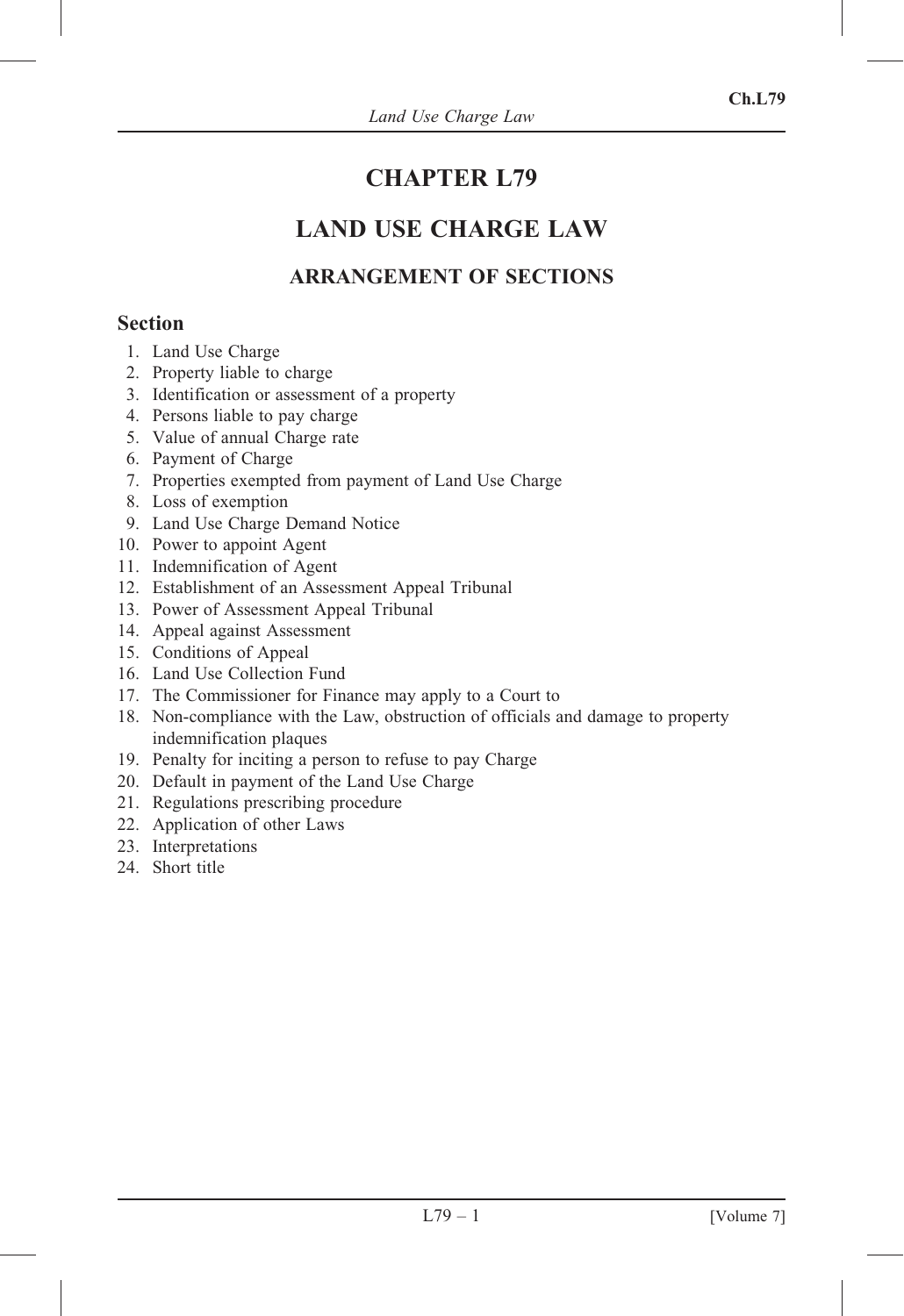## CHAPTER L79

## LAND USE CHARGE LAW

## A LAW TO MAKE PROVISION FOR THE CONSOLIDATION OF ALL PROPERTY AND LAND BASED RATES AND CHARGES PAYABLE UNDER THE LAND RATES LAW, THE NEIGHBOURHOOD IMPROVEMENT CHARGE LAW AND TENEMENT RATES LAW IN LAGOS STATE INTO A NEW LAND BASED CHARGE, TO BE CALLED PROPERTY LAND USE CHARGE, TO MAKE PROVISION FOR THE LEVYING AND COLLECTION OF THE CHARGE AND FOR CONNECTED PURPOSES.

[Commencement] [22nd June 2001]

#### THE LAGOS STATE HOUSE OF ASSEMBLY enacts as follows:

#### 1. Land Use Charge

(1) Subject to the provisions of this Law, there is imposed a land based charge, to be called Land Use Charge which shall be payable on all real property situate in the State.

(2) For the purpose of this Law, each Local Government Area in the State will be the collecting authority and it will be the only body empowered to levy and collect Land Use Charge for its area of jurisdiction.

(3) Each collecting authority may delegate to the State, by written agreement, its functions with respect to the collection of rates and the assessment or privately-owned houses or tenement for the purpose of levying such rate as may be prescribed under this Law.

#### 2. Property liable to charge

Land Use Charge will be payable in respect of any property that is not exempt under section 7 of this Law.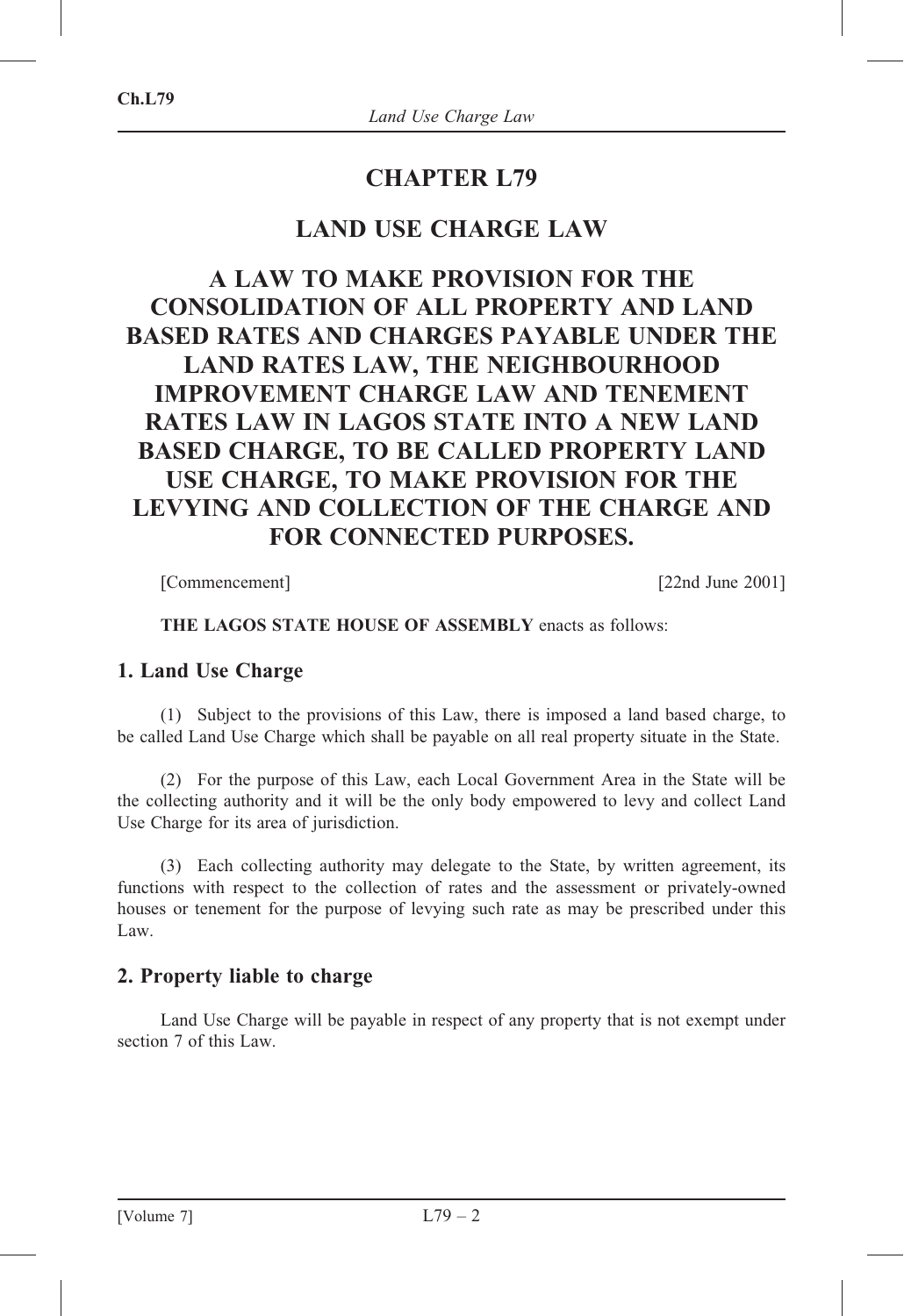## 3. Identification or assessment of a property

(1) The Commissioner for Finance shall undertake or cause to be undertaken an assessment of chargeable properties in such areas of the State as the Commissioner may designate.

(2) For the purpose of subsection (1), the Commissioner for Finance may appoint such property identification officers, qualified assessors and other persons as may be considered necessary.

(3) For the purpose of carrying out the identification or assessment of a property, the identification officers or assessors or their authorised assistants may, on any day between the hours of 7.00 a.m. and 5.00 p.m—

- (a) enter, inspect, survey and assess the property;
- (b) request for documents or other information to be produced to the identification officer or assessor;
- (c) take photographs; and
- (d) make copies of necessary documents of the inspection.

#### 4. Persons liable to pay charge

The owner of the property is liable to pay Land Use Charge in respect of any taxable property.

#### 5. Value of annual Charge rate

(1) The following formula will be used to determine the annual amount of the Land Use Charge payable for any property under this Law—

 $LUC = Mx$   $[(LA x LV) + (BA x BV x PCR)]$ 

Where

LUC = annual amount of Land Use Charge in Naira

 $M =$ The annual charge rate expressed as a percentage of the assessed value of the property and which may, at the State Government's discretion, vary between owner occupied residential property and commercial (revenue generating) property.

 $LA =$  the area of the land parcel in square metres

 $LV =$  the average value of a land parcel in the neighbourhood, per square metre in Naira.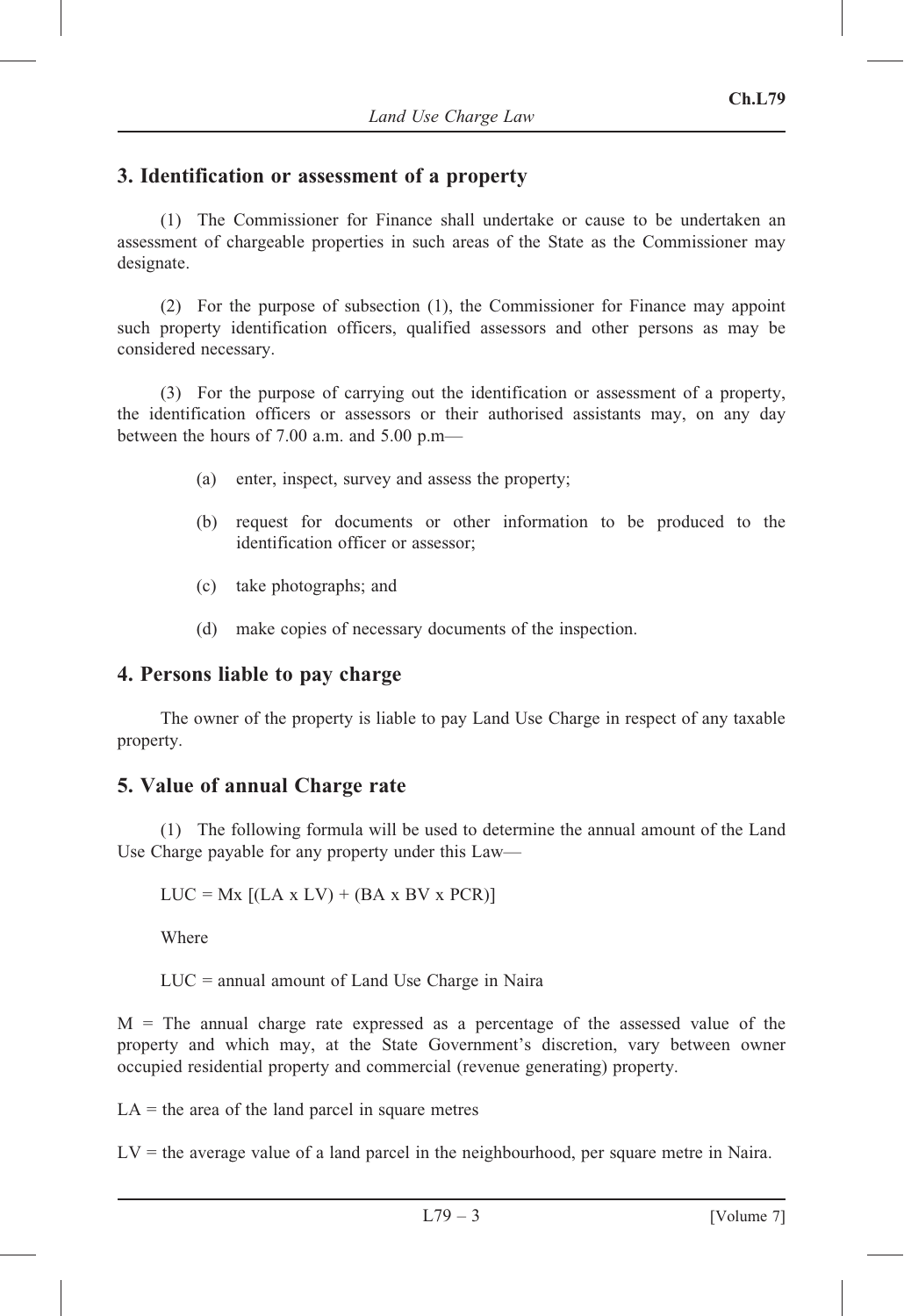BA = the total developed floor area of building on the plot of land in square metres, or the total floor area of apartment unit in a building where apartment has a separate ownership title.

 $BV =$  the average value of medium quality buildings in the neighbourhood, per square metre in Naira.

PCR = the Property Code Rate for the building and which accounts for the building being of higher or lower value than the average buildings in the neighbourhood and which also accounts for the degree of completion of construction of the building.

 $(LA \times LV)$  + (BA x BV x PCR)]= the assessed value of the property.

(2) The value of the annual charge rate for the financial year in which Law comes into force, and in each subsequent financial year will be set by the Commissioner for Finance, and be published in the State Government Official Gazette and in one or more newspapers circulating within the State.

(3) The values of the Property Code Rate will be set by the Commissioner for Finance on the date when this Law comes into force and shall, from time to time, be revised by the Commissioner, subject to the approval of the House of Assembly.

#### 6. Payment of Charge

A person liable to pay Land Use Charge shall pay at any of the designated banks listed in the Land Use Charge Demand Notice.

#### 7. Properties exempted from payment of Land Use Charge

- (1) The following properties will be exempted from payment of Land Use Charge-
	- (a) a property owned and occupied by a religious body and used exclusively for public workshop or religious education;
	- (b) cemeteries and burial grounds;
	- (c) a recognised and registered institution or educational institute certified by the Commissioner for Finance to be non-profit making;
	- (d) property used as public library;
	- (e) any property specifically exempted by the Executive Governor by notice published in the State Government Official Gazette;
	- (f) all palaces of recognised Obas and Chiefs in the State.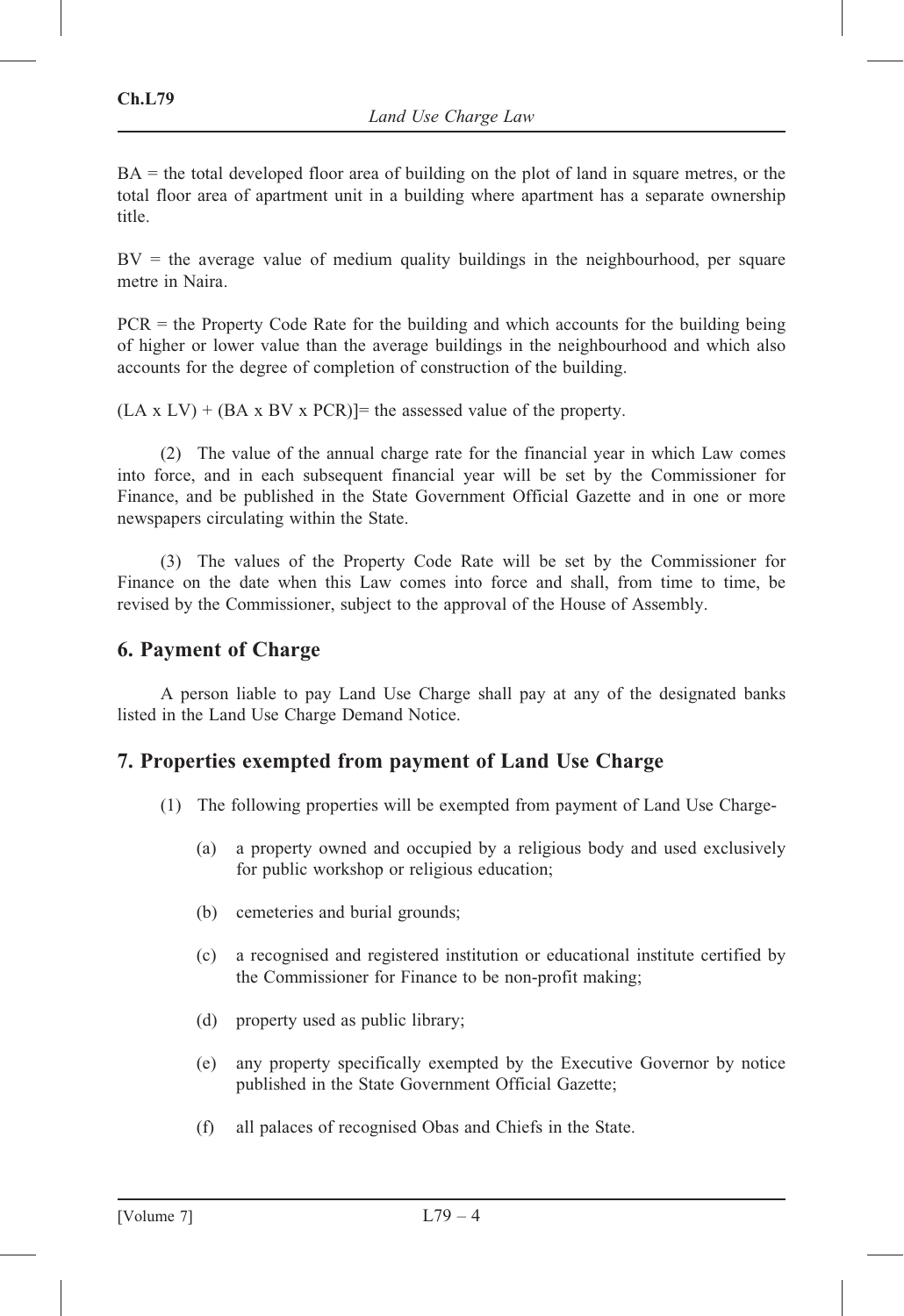(2) The Commissioner for Financial may, by notice published in the State Government Official Gazette grant partial relief for a property that is–

- (a) occupied by a non-profit making organisation and used solely for community games, sports, athletics or recreation for the benefit of the general public;
- (b) used for a charitable or benevolent purpose for the benefit of the general public and owned by the State Government, Local Government, Federal Government or a non-profit making organisation.

#### 8. Loss of exemption

(1) An exempt property or part of an exempt property will become liable for Land Use Charge if the—

- (a) use of the property changes to one that does not qualify for the exemption, or
- (b) occupier of the property changes to one who does not qualify for the exemption.

(2) If the Land Use Charge status of a property changes, a Land Use Charge imposed in respect of that property will be pro-rated so that the Land Use Charge is payable only for that part of the year in which the property, or part of it, is not exempt.

#### 9. Land Use Charge Demand Notice

(1) The Commissioner for Finance will cause to be issued in each Financial Year a Land Use Charge Demand Notice with respect to every chargeable property that has been assessed in accordance with this Law

(2) The Land Use Charge Demand Notice will be delivered to the owner or occupier

(3) If there is no owner or occupier or agent available to take delivery, the Land Use Charge Demand Notice will be posted on the property and such posting will be deemed sufficient delivery of the notice.

(4) The person liable to pay the amount of Land Use Charge on the demand notice must within thirty (30) calendar days after the date of delivery of the Land Use Charge Demand Notice pay that amount at one of the designated banks specified in the Demand Notice.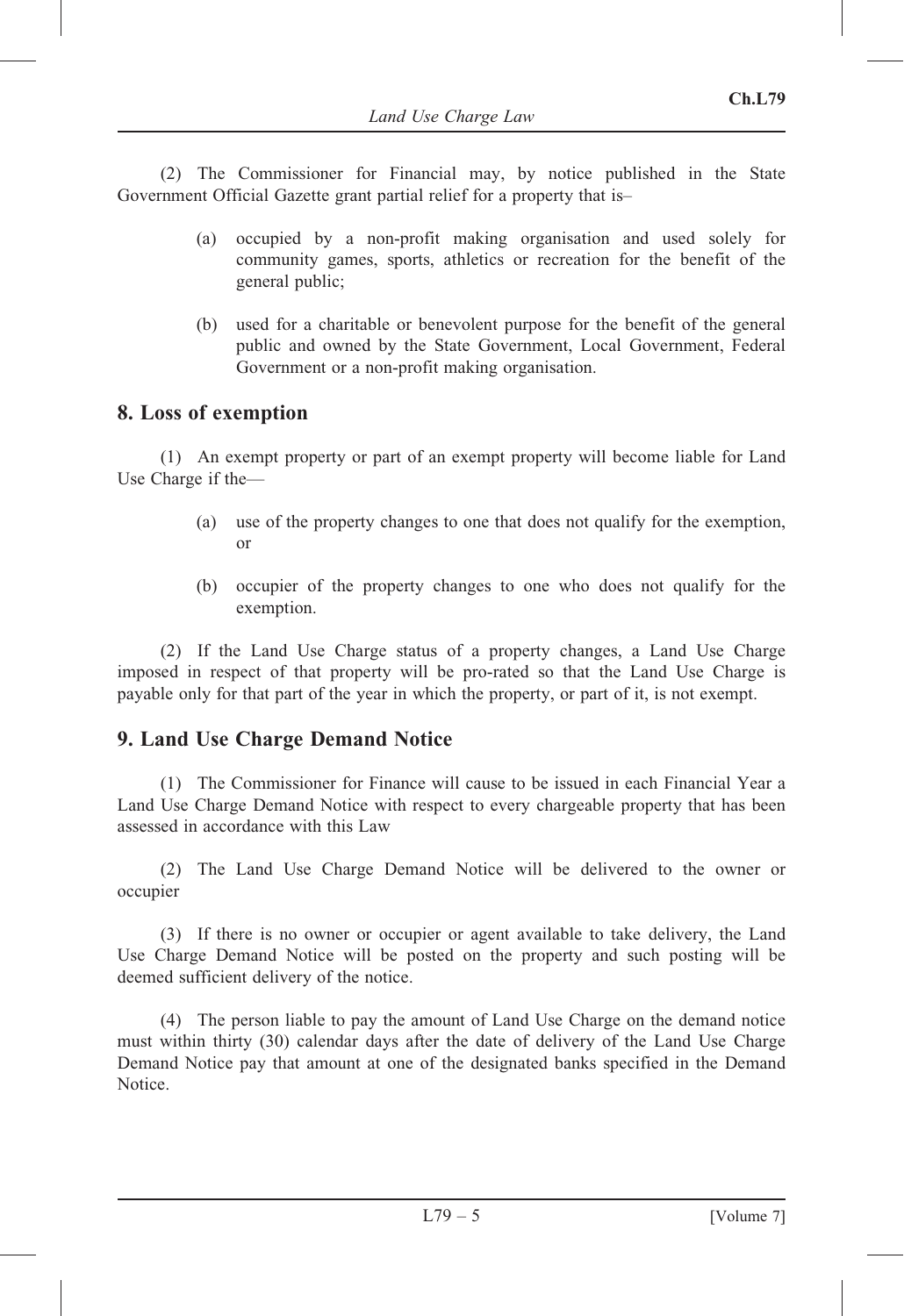(5) On an application in writing made by the owner, the Commissioner for Finance may reduce the Land Use Charge by such discount as is specified in the demand notice, if the owner pays within fifteen (15) days of receiving the demand notice.

#### 10. Power to appoint Agent

The collecting Authority may by notice in writing appoint any person including any occupier of chargeable property to be an agent of the owner and the person declared agent of the owner for the purposes of this Law, may be required to pay the Land Use Charge which is or will be payable by the owner from any moneys which may be held by the agent for or due by or to become due by the agent to the owner and in default of such payment the charges will be recoverable from the agent.

#### 11. Indemnification of Agent

Every person liable under this Law for payment of Land Use Charge on behalf of an owner may retain out of any money in hand on behalf of or becoming due to the owner as may be sufficient to pay the charge, and will be indemnified against any person for all payments made by the person under this Law.

#### 12. Establishment of an Assessment Appeal Tribunal

(1) The Governor will establish an Assessment Appeal Tribunal which shall consist of not less than fifteen (15) members.

- (2) The Governor will appoint one of the members of the Tribunal as its Chairman.
- (3) A minimum of three (3) members will constitute a panel of the Tribunal.

(4) Members of the Tribunal will hold office for such period as may be prescribed by the Governor and be paid such allowances as the Governor may, from time to time determine.

#### 13. Power of Assessment Appeal Tribunal

The Assessment Appeal Tribunal may—

- (a) by summons, require the attendance of any person, examine the person and may require answers to any question which it may deem fit to put concerning an appeal before it;
- (b) require and enforce the production of all books, and document which it may consider necessary;
- (c) administer oaths and affirmations;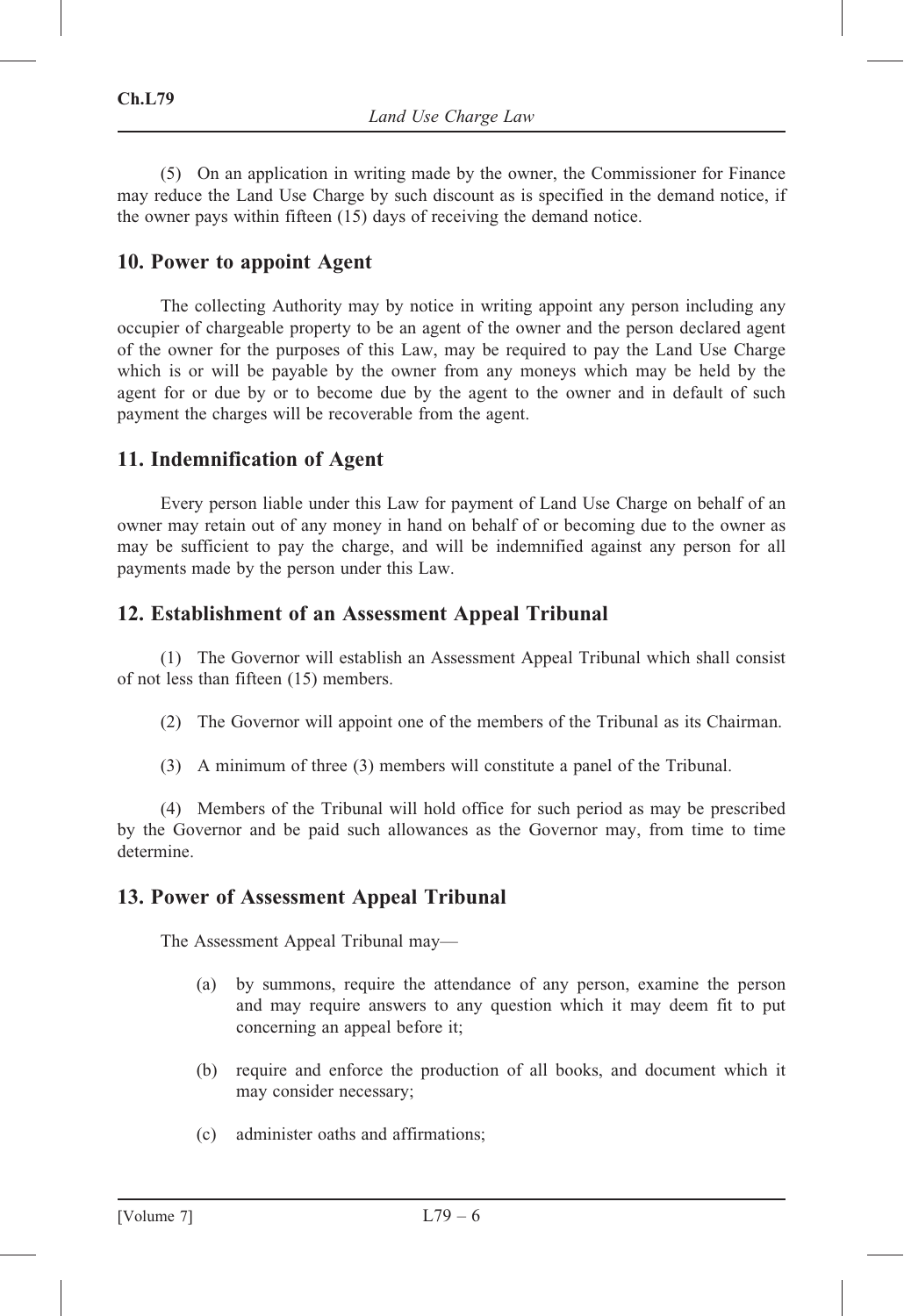(d) Levy fine against appellants if the members of the tribunal consider that the appeal before it is of a frivolous nature and such fine shall not exceed 25 per cent of payable charge.

## 14. Appeal against Assessment

- (1) A person may appeal to the Tribunal if aggrieved by—
	- (a) a decision that the property is a chargeable property; or that the person is liable to pay Land Use Charge in respect of such property; or
	- (b) any calculation of an amount which the person is liable to pay as land Use Charge, and the Tribunal will make such decision as it deems fit.

(2) The time allowed for an appeal to the Tribunal is thirty (30) days after the date of delivery of the demand notice.

(3) The onus of proving an excessive assessment of a property lies on the owner.

(4) A person giving evidence before the Tribunal will, in respect of any evidence given or any document required to be produced, be entitled to all the privileges to which a witness in a trial before a Magistrate Court is entitled.

(5) In respect of the compulsion of witnesses, the Assessment Appeal Tribunal will have the same powers as that of a Magistrate Court.

(6) The Assessment Appeal Tribunal may confirm, reduce, increase or annul the assessed value.

(7) An appeal from a decision of the Assessment Appeal Tribunal may be made to the High Court.

#### 15. Conditions of Appeal

An Appeal will not lie unless—

- (a) notice is given in the prescribed manner to the Commissioner for Finance
- (b) the prescribed fee is paid to the Assessment Appeal Tribunal;
- (c) in the case of a person aggrieved with the property assessment—
	- (i) 50 per cent of the amount of the assessed Land Use Charge being disputed is deposited directly into the State Government Assessment Appeal Account which will be maintained by the Commissioner for Finance at a designated bank;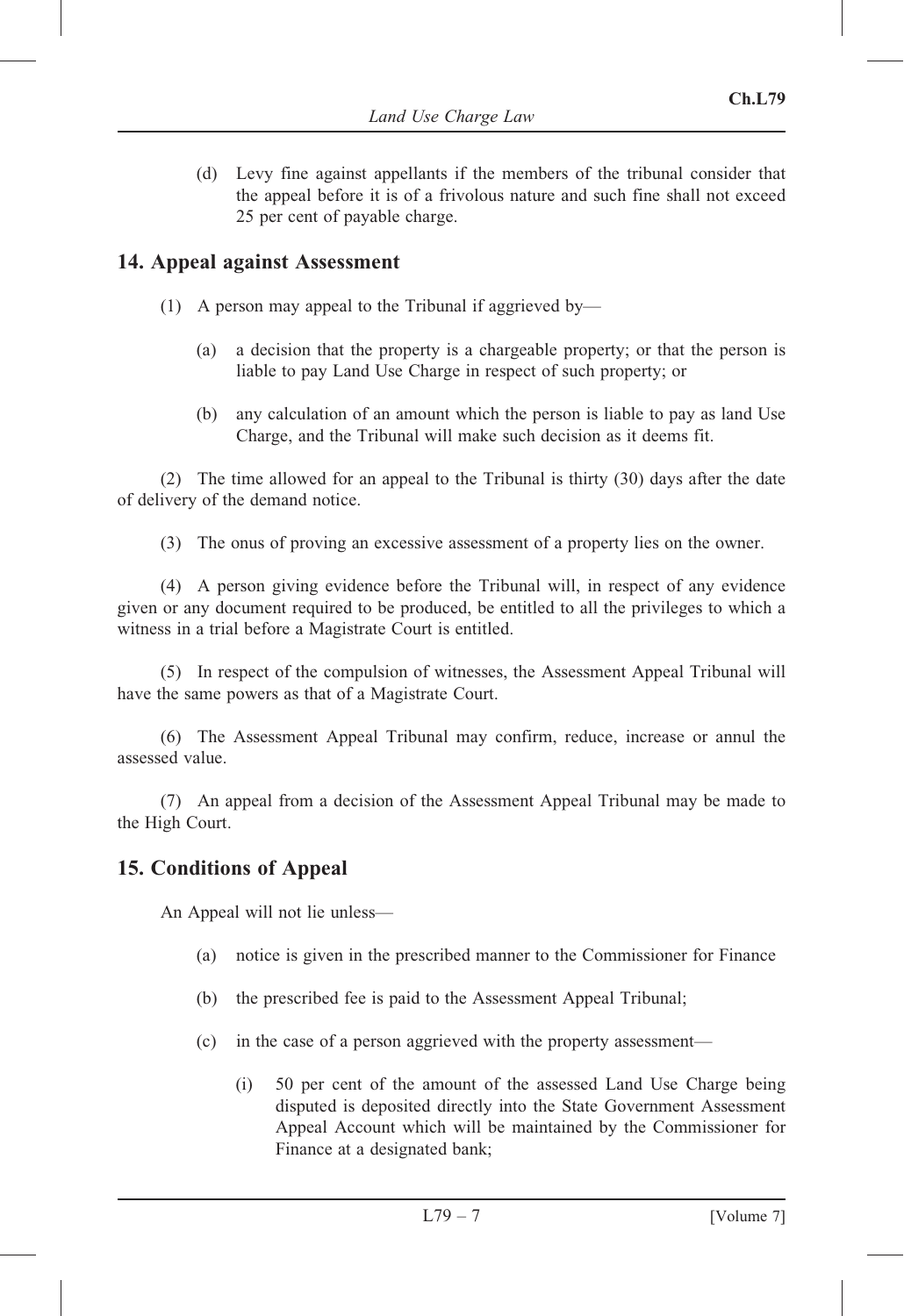(ii) the appellant has produced to the Tribunal the receipt for the payment of the amount from the bank and such receipt has been confirmed by the Commissioner for Finance as valid.

#### 16. Land Use Collection Fund

(1) The Commissioner for Finance will establish and maintain a fund, to be known as the Land Use Charge Collection Fund, consisting of all Land Use Charge payments deposited in each designated bank in accordance with is Law.

(2) At the beginning of each month, the Commissioner for Finance will determine the total amount of Land Use Charge payments on deposit in the designated banks.

(3) The Commissioner for Finance will, not later than ten (10) days after the beginning of each month, pay to each Local Government Council in the State a share of the Land Use Charge Collection and standing on deposit in designated banks.

(4) The share to be paid by the Commissioner for Finance to each Local Government Council will be such percentage of the Net Land Use Charge on deposit at the end of each month as agreed between the State and all the Local Government Areas.

#### 17. The Commissioner for Finance may apply to a Court to—

- (a) recover sums payable under this Law;
- (b) recover any Land Use Charge or penalty incurred under this Law by a deceased person at any time before his death;
- (c) attach a person's earnings, or person's goods where a Court has made a liability order against that person.

#### 18. Non-compliance with the Law, obstruction of officials and damage to property indemnification plaques

Any person who—

- (a) refuses or neglected to comply with any provision of this Law when required to do so by the property indemnification officer or an assessor;
- (b) prevents, hinders, or obstructs any property identification officer to an assessor in the course of his lawful duty;
- (c) removes from, damages or destroys a property identification plaque on any property or building; commits an offence and will be liable on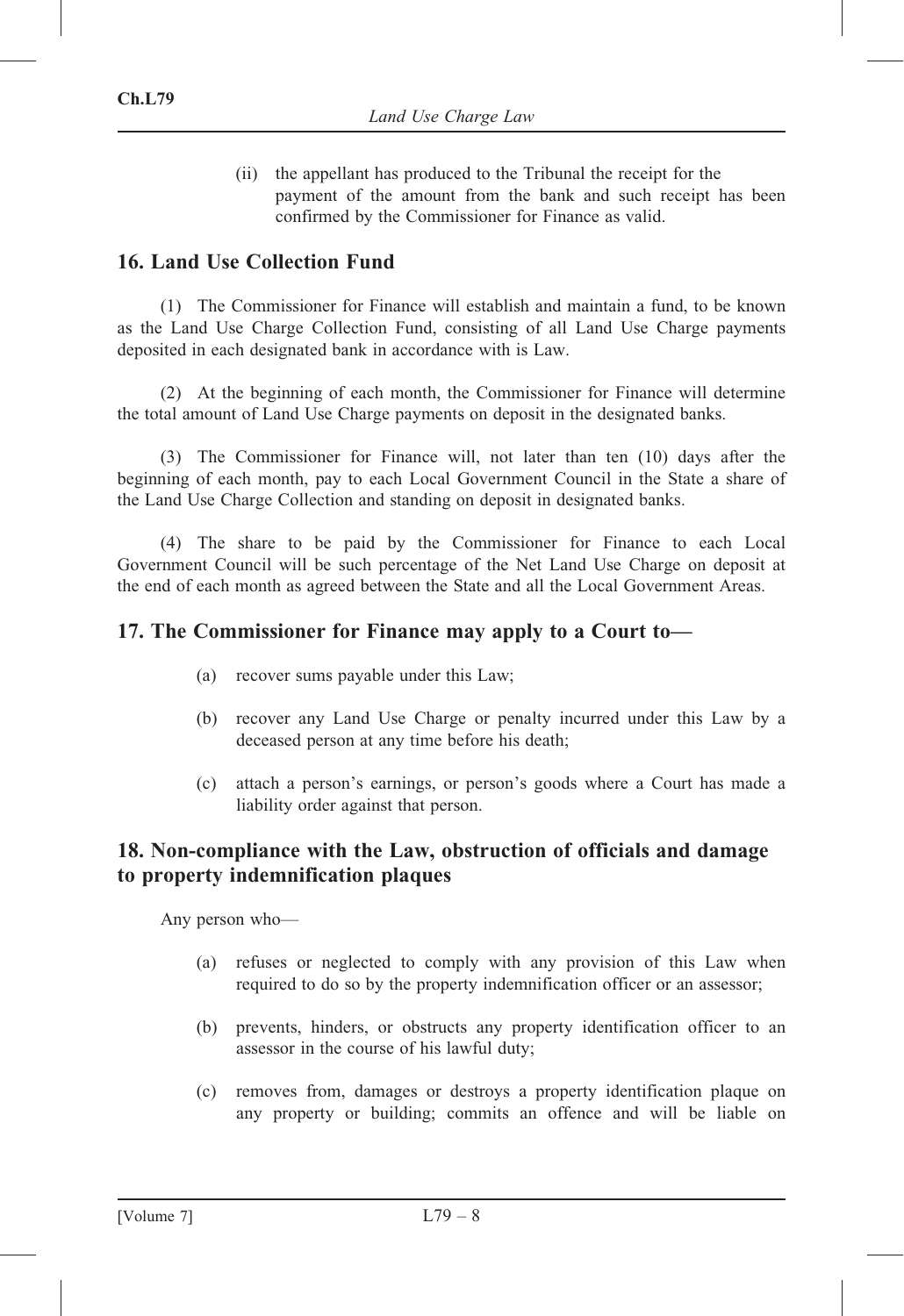conviction to a maximum fine of One Hundred Thousand Naira  $(\mathbb{N}100,000.00)$  or to a term of imprisonment for a period of three (3) months or both.

#### 19. Penalty for inciting a person to refuse to pay Charge

Any person who—

- (a) incites another person to refuse to pay any rate under this Law on or before the day on which it is payable; or
- (b) incites or assist any person to misrepresent in any way the chargeable capacity commits an offence and will be liable on conviction to a maximum fine of One Hundred Thousand Naira  $(\mathbb{N}100,000.00)$  or to an imprisonment for a period of three (3) months or both.

### 20. Default in payment of the Land Use Charge

(1) Where a person who has received a Land Use Charge Demand Notice fails to pay the amount within the period specified in the notice, the charge payable will be increased by the following percentage—

- (a) between 45 calendar days and 75 calendar days–25%
- (b) between 75 calendar days and 105 calendar days–50%
- (c) between 105 calendar days and 135 calendar days–100%

(2) If payment is not made after 135 calendar days, the property on which the Land Use Charge is payable will be liable to receivership by the State or its appointed agent until all outstanding taxes, penalties and administrative charges as paid.

(3) The owner is however entitled at any time to apply to the Commissioner for a release of the property and other moneys accruing on payment of the outstanding taxes, penalties and administrative charges.

Provided that where rights or liabilities have been created under the receivership directly related to generate income necessary to effect the payment of the outstanding taxes, penalties and administrative charges before repayment by the owner the owner shall assume all such rights or liabilities.

(4) Whenever property comes under receivership as provided is subsection (2), such property will be advertised as being under receivership in at least two (2) national newspapers.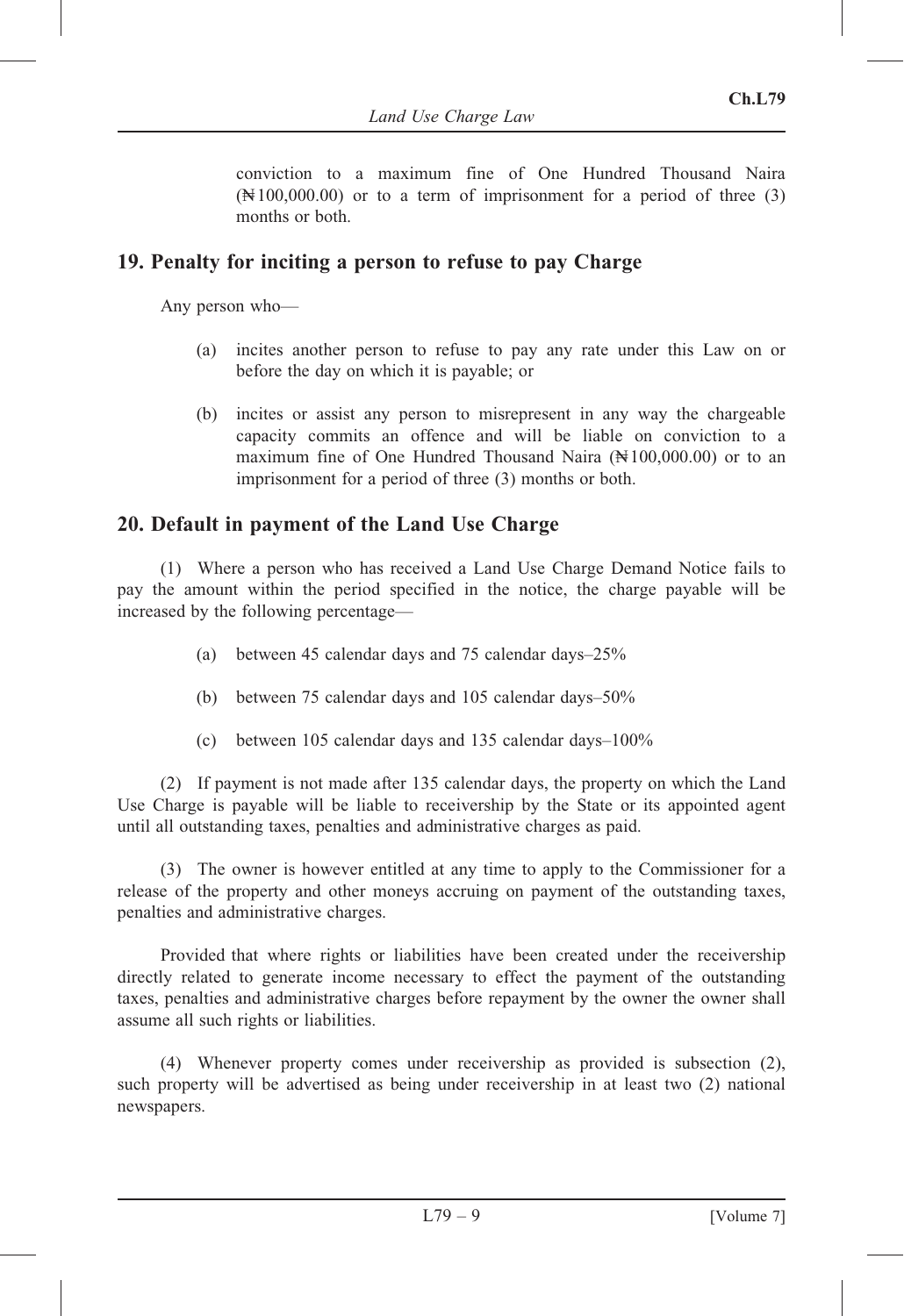## 21. Regulations prescribing procedure

Subject to the approval of the House of Assembly, the Commissioner for Finance may make regulations generally for carrying into effect the purposes of this Law.

## 22. Application of other Laws

On and from the date when Land Use Charge is levied on a property in accordance with this Law, the provisions of the Assessment Law, Land Rates Law, Neighbourhood Improvement Charge Law and Tenement Rates Law and any amendments made pursuant to it shall cease to apply to that property.

#### 23. Interpretations

In this Law-

''Assessment Appeal Tribunal'' means the Assessment Appeal Tribunal established under section 12;

''Building'' includes anything constructed or placed on, in, over or under land but does not include a highway or road or a bridge that forms part of a highway or road;

"Charge" means an assessed amount on property payable under this Law;

"Chargeable person" means a person liable to pay Land Use Charge on a chargeable property or an appointed successors-in-title, assigns, executors and administrators;

''Chargeable property: means any property in respect of which Land Use Charge is payable.

"Commissioner" means Commissioner for Finance, Lagos State"

"Designated Bank" means a company carrying out banking activities as provided for under the Law and listed as a bank that may collect on behalf of the Government any Land Use Charge payable under this Law;

"Exempt property" means any property of a class described under section 7;

"Financial year" means any period of twelve (12) months beginning from January 1 and ending on the subsequent December 31;

''Governor'' means the Governor of Lagos State;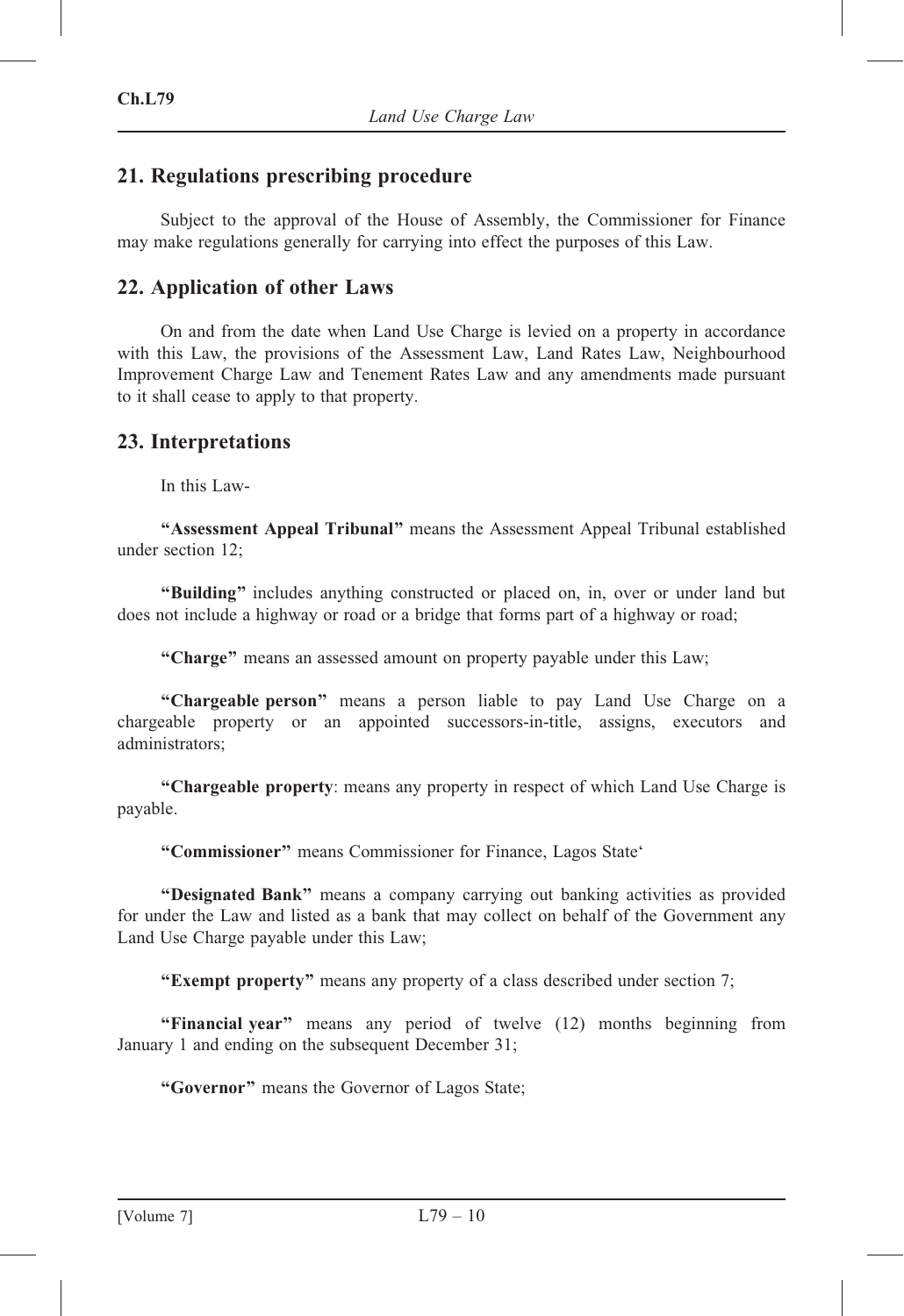"Improvement to property" means a building, structure, fixture or fence erected on or affixed to land, or a movable structure that is designed to be occupied for residential or business purposes whether or not affixed to the land;

''Net Land Use Charge'' means the actual amount of Land Use Charge collected and deposited with respect to the properties in a Local Government Area, less the cost of collecting that charge and less fees payable to designated banks for the deposit or withdrawal of Land Use Charge payments.

"Occupier" in relation to a property, shall include not only the person in actual occupation of the whole or part of such property but any person in beneficial occupation although this does not mean it must be of pecuniary benefit and it does not include a lodger.

"Owner" in relation to any property includes the person for the time being receiving the property in connection with which the word is used, whether on own account or as agent or trustee for any other person who would receive the sum if such property were let to a tenant, and the holder of a property direct from the State whether under lease, license or otherwise;

"Receiver" any person or company appointed by the Commissioner to recover the outstanding taxes, penalties and administrative charges under this Law

"Real property" includes—

- (i) a parcel of land;
- (ii) an improvement;
- (iii) a parcel of land and improvement; or
- (iv) a wharf or pier.

"Land Use Charge" includes all property and Land Based Rates and Charges payable under the Land Rates Law, the Neighbourhood Improvement Charge Law and the Tenement Rates Law;

"State" means Lagos State of Nigeria

"Structure" means a building or other thing erected or place in, on, over or under land whether or not it is affixed to the land;

#### 24. Short title

This Law may be cited as the Land Use Charge Law 2001 and will come into force on 22nd June 2001.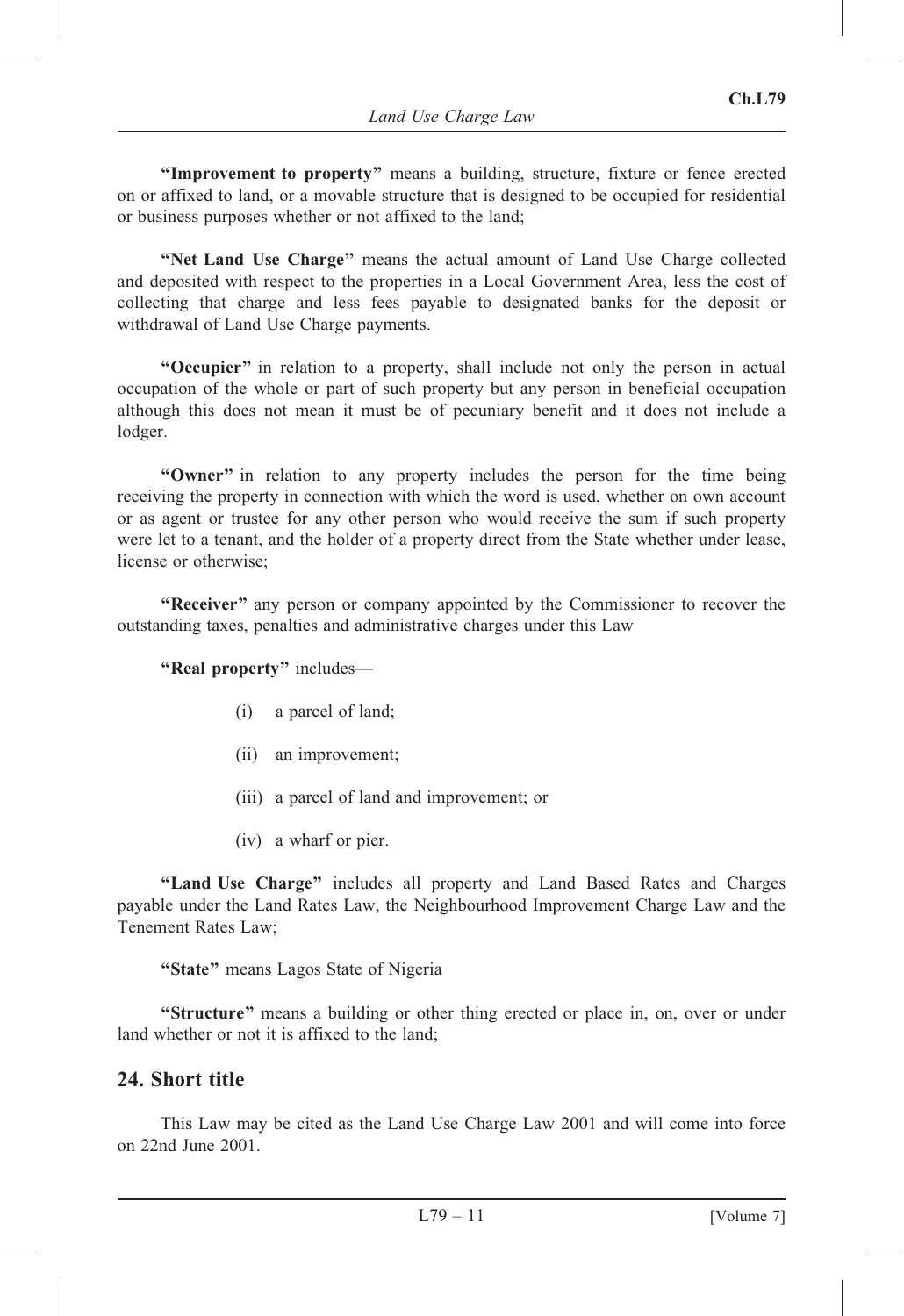## THE LAND USE CHARGE LAW, 2001

### ANNUAL CHARGE RATES NOTICE, 2001

[Commencement] [13th August 2001]

In exercise of the powers conferred by section 5 (2) of the Land Use Charge Law, 2001 and of all other powers enabling him in that behalf, the Lagos State Commissioner for Finance makes the following Notice:

NOTICE IS GIVEN that:

1. In accordance with the provisions of section 5(2) of the Land Use Charge Law, the Commissioner for Finance hereby sets the value of the Annual Land Use Charge Rates for the State of Lagos. The Annual Land Used Charge Rate to be applied to eligible property in Lagos State will be between 0% and 3.5% of the assessed Property Value. Such Land Use Charge Rates shall remain in effect until further Notice.

2. This Notice may be cited as the Annual Charge Rates Notice, 2001 and will be deemed to come into force on 13th day of August 2001

DATED 6th August 2001

#### THE LAND USE CHARGE LAW NO. 11 OF 2001

#### ANNUAL CHARGE RATE NOTICE, 2002

[Commencement] [1st January 2002]

In exercise of the powers conferred by section 5(2) of the Land Use Charge Law, 2001 and all other powers enabling in that behalf, the Lagos State Commissioner for Finance makes the following Notice:

NOTICE IS GIVEN that:

1. In accordance with the provisions of section 5(2) of the Land Use Charge Law, the Commissioner for Finance sets the value of the Annual Land Use Charge Rates in the State of Lagos for the 2002 financial year;

The Annual Land Use Charge Rates to be applied to eligible property in Lagos State will be as follows:

> (i) Owner-Occupied Residential Property—0.15% per annum of the Assessed Property Value;